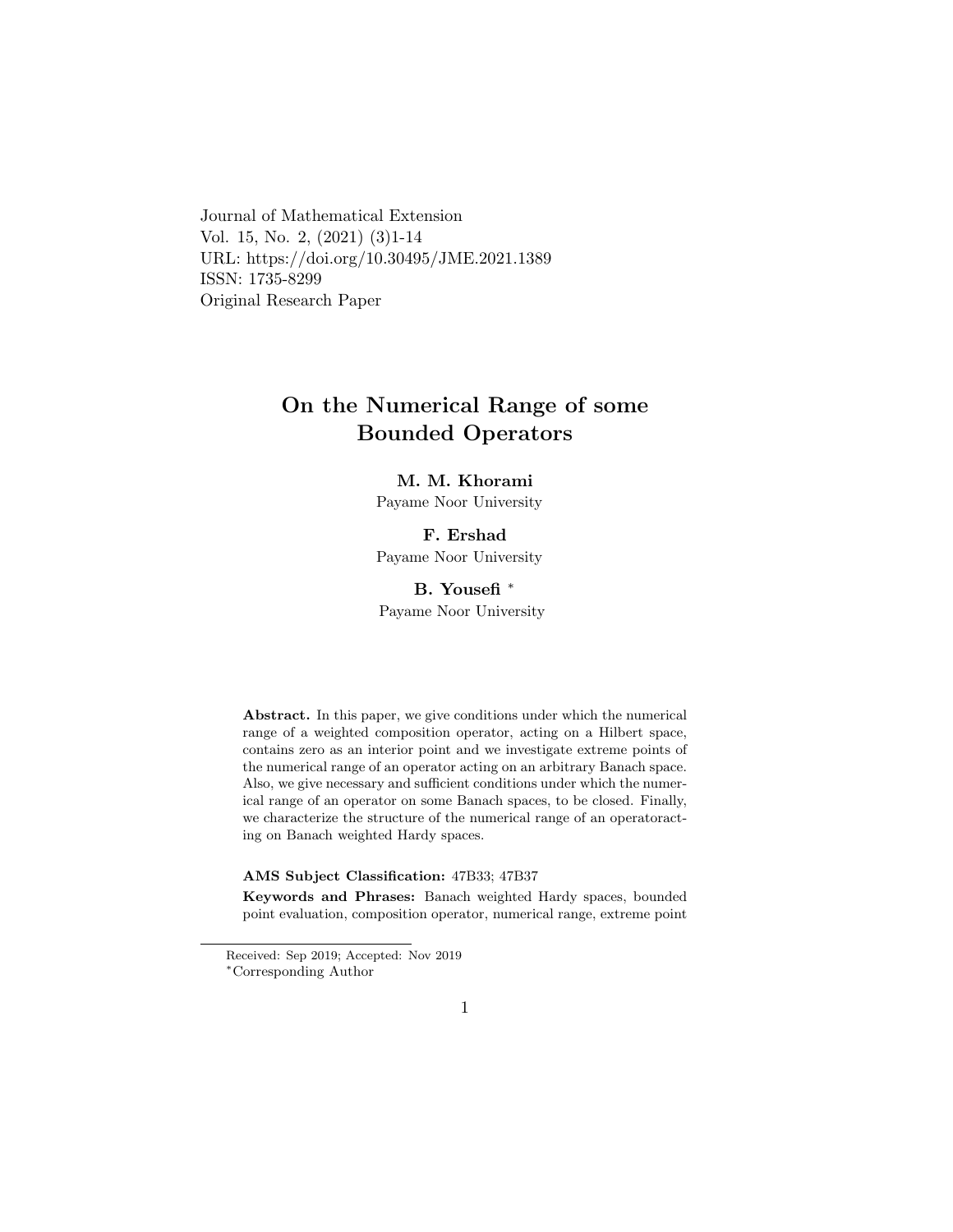## 1 Introduction

Let  $\{\beta(n)\}\$ be a sequence of positive numbers with  $\beta(0) = 1$  and  $1 \leq$  $p < \infty$ . We consider the space of sequences  $f = \{ \hat{f}(n) \}_{n=0}^{\infty}$  such that

$$
||f||^{p} = ||f||_{\beta}^{p} = \sum_{n=0}^{\infty} |\hat{f}(n)|^{p} \beta(n)^{p} < \infty.
$$

The notation  $f(z) = \sum_{n=0}^{\infty}$  $n=0$  $\hat{f}(n)z^n$  shall be used whether or not the series converges for any value of z. These are called formal power series. Let  $H^p(\beta)$  denotes the space of such formal power series. These are reflexive Banach spaces with the norm  $\|\cdot\|_{\beta}$  and the dual of  $H^p(\beta)$  is  $H^q(\beta^{p/q})$ where  $\frac{1}{p} + \frac{1}{q}$  $\frac{1}{q} = 1$  and  $\beta^{p/q} = {\beta(n)^{p/q}}_n$  [16]. Also if

$$
g(z) = \sum_{n=0}^{\infty} \hat{g}(n) z^n \in H^q(\beta^{p/q}),
$$

then

$$
||g||q = \sum_{n=0}^{\infty} |\hat{g}(n)|q \beta(n)p.
$$

The Hardy, Bergman and Dirichlet spaces can be viewed in this way when  $p = 2$  and respectively  $\beta(n) = 1$ ,  $\beta(n) = (n + 1)^{-1/2}$  and  $\beta(n) =$  $(n+1)^{1/2}$ . If  $\lim_{n} \frac{\beta(n+1)}{\beta(n)} = 1$  or  $\lim_{n} \inf \beta(n)^{\frac{1}{n}} = 1$ , then  $H^p(\beta)$  contains in the set of functions analytic on the open unit disc U. Let  $\hat{f}_k(n) = \delta_k(n)$ . So  $f_k(z) = z^k$  and then  $\{f_k\}_k$  is a basis for  $H^p(\beta)$  such that  $||f_k|| = \beta(k)$ . Clearly  $M_z$ , the operator of multiplication by z on  $H^p(\beta)$  shifts the basis  ${f_k}_k$ . The spaces  $H^p(\beta)$  are also called as weighted Hardy spaces. The set of multipliers

$$
\{\psi \in H^p(\beta) : \ \psi H^p(\beta) \subseteq H^p(\beta)\}\
$$

is denoted by  $H_{\infty}^{p}(\beta)$  and the linear operator of multiplication by  $\psi$  on  $H^p(\beta)$  by  $M_{\psi}$ .

Let  $1 \leq p \leq \infty$  and  $\frac{1}{p} + \frac{1}{q} = 1$ , then it has been proved that  $H^q(\beta^{\frac{p}{q}})$  and  $H^q(\beta^{-1})$  are norm isomorphic, where  $\beta^{-1} = {\beta^{-1}(n)}_{n=0}^{\infty}$ [5, Lemma 2.1]. Hence  $H^p(\beta)^* = H^q(\beta^{-1})$ .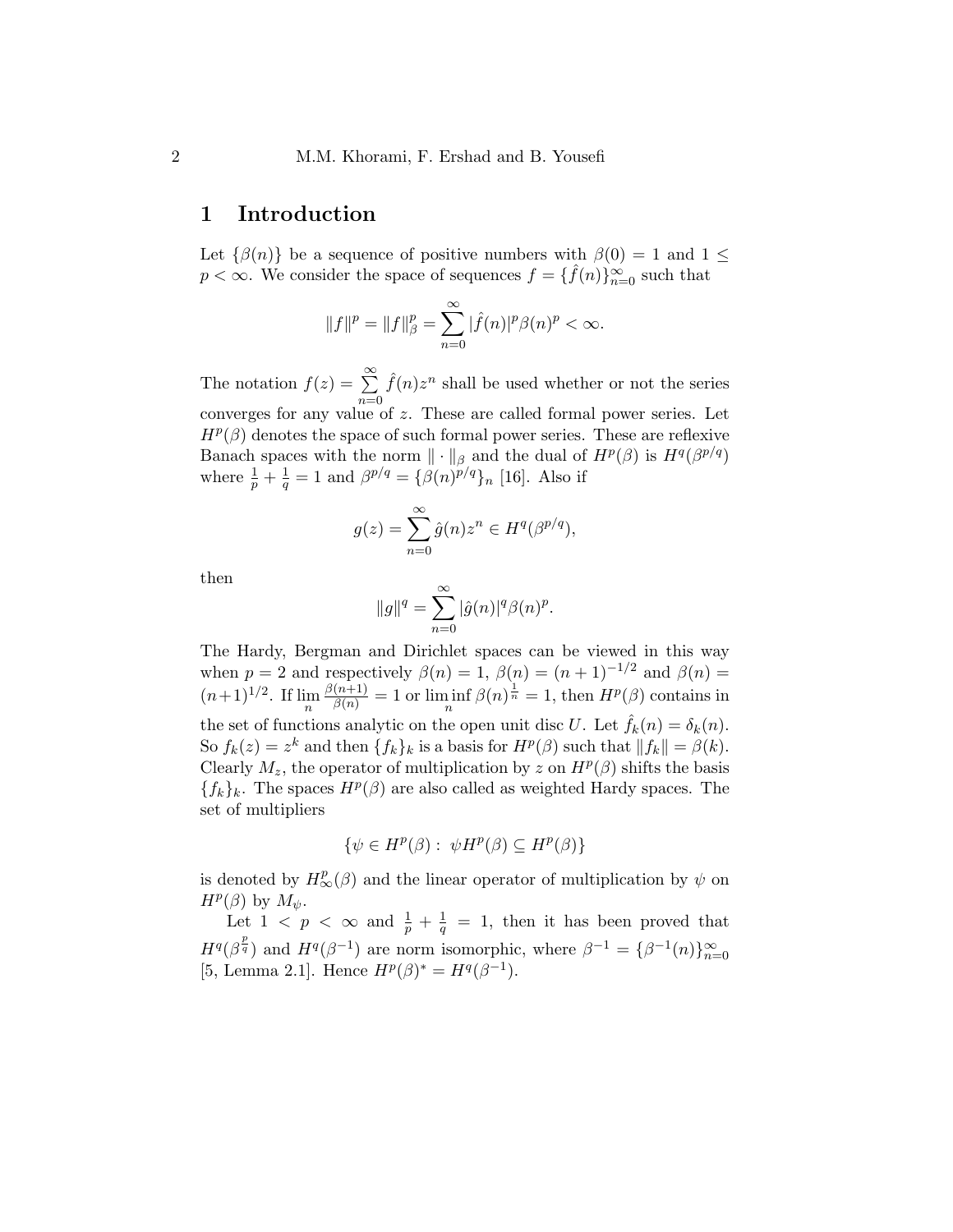It is convenient and helpful to introduce the notation  $\langle f, g \rangle$  to stand for  $g(f)$  where  $f \in H^p(\beta)$  and  $g \in H^q(\beta^{-1})$  where  $\frac{1}{p} + \frac{1}{q}$  $\frac{1}{q} = 1$ . Note that in this case we have

$$
\langle f, g \rangle = \sum_{n=0}^{\infty} \hat{f}(n)\overline{\hat{g}(n)}.
$$

Also, for simplicity we will use  $\|\cdot\|_p$  and  $\|\cdot\|_q$  instead of  $\|\cdot\|_{H^p(\beta)}$  and  $\|\cdot\|_{H^q(\beta^{-1})}$  respectively. For some references on weighted Hardy spaces, one can see [14-20].

Let  $X$  be a Banach space of analytic functions on a bounded plane domain  $\Omega$ . Recall that a complex number  $\lambda$  is said to be a bounded point evaluation on X if the functional of point evaluation at  $\lambda, e_\lambda : X \to \mathbb{C}$ defined by  $e_{\lambda}(f) = f(\lambda)$ , is bounded. If  $X = H$  is a Hilbert space and  $e_{\lambda}$ is bounded, then there exists a function  $k_{\lambda} \in \mathcal{H}$  such that  $e_{\lambda}(f) = \langle f, k_{\lambda} \rangle$ for all  $f \in \mathcal{H}$  and  $||e_\lambda|| = ||k_\lambda||$ . The function  $k_\lambda$  is called the reproducing kernel at  $\lambda$ . Also, remember that the set of multipliers of X is denoted by  $\mathcal{M}(X)$  that consists of functions  $\psi$  such that  $\psi X \subseteq X$ . Each multiplier  $\psi$  induces a multiplication operator  $M_{\psi}: X \to X$  defined by  $M_{\psi} f = \psi f$ .

A function  $\varphi$  that maps  $\Omega$  into itself induces a composition operator  $C_{\varphi}$  on X defined by  $C_{\varphi} f = f \circ \varphi$ . Also, if  $\psi \in \mathcal{M}(X)$ , then the weighted composition operator  $C_{\psi,\varphi}: X \to X$  is defined by  $C_{\psi,\varphi} f = \psi.f \circ \varphi$ .

## 2 Main Results

The numerical range of operators has been the focus of attention for several decades and many properties of numerical range have been studied. The numerical range of a bounded operator  $T$  on a Hilbert space  $H$  is the set of complex numbers

$$
W(T) = \{ \langle Th, h \rangle : h \in H, ||h|| = 1 \}.
$$

Some properties and further developments of the numerical range of a bounded linear operator on a Hilbert space can be found in [7, 8]. The concept of numerical range on a Banach space X, have extended by Bauer and Lumer in [2, 12], that is not necessarily convex, see [3, Example 21.6]. In [4], P. S. Bourdon and J. H. Shapiro worked on the Hardy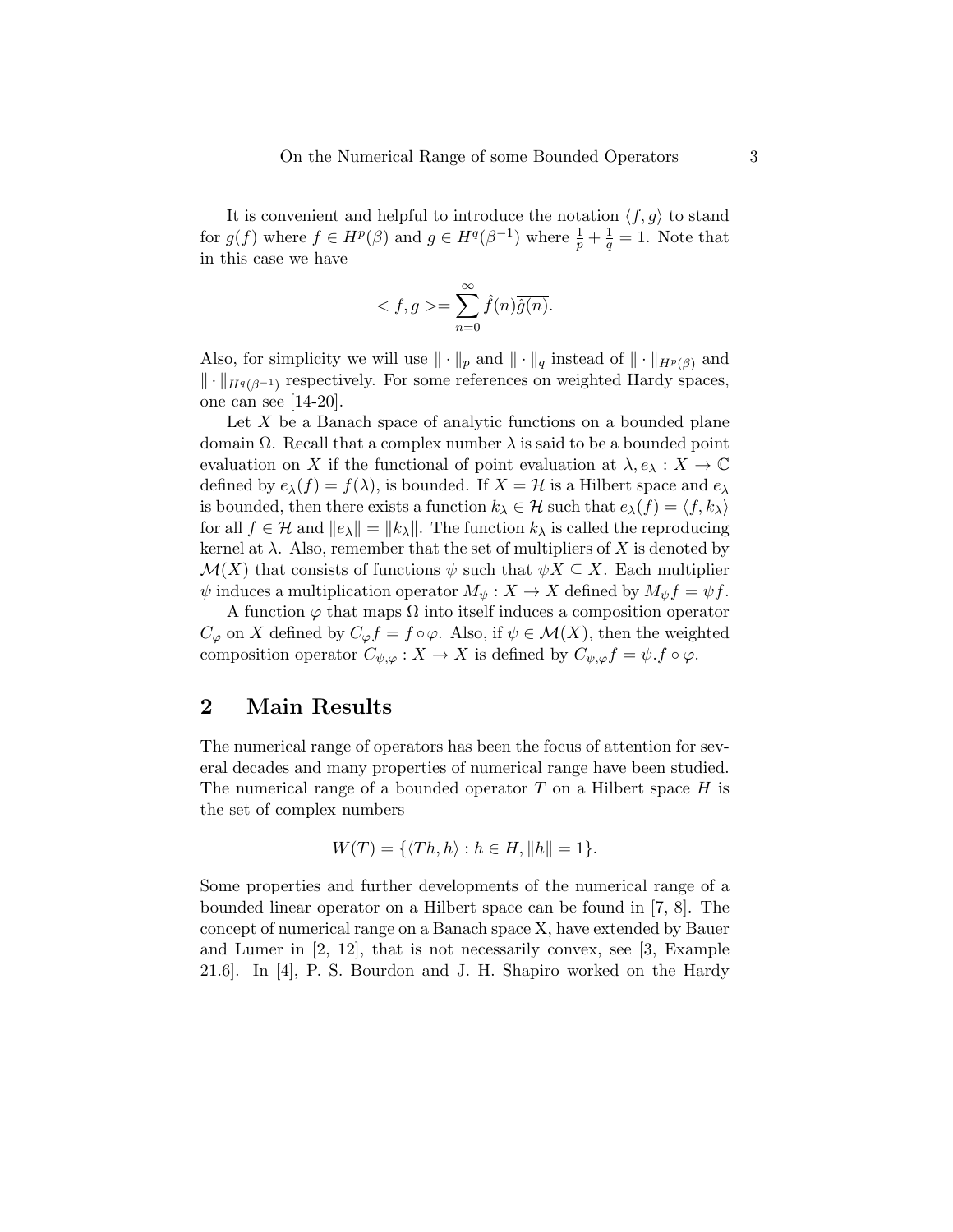space  $H<sup>2</sup>$  of the open unit disc U, and they considered the numerical ranges of composition operators  $C_{\varphi}$  induced by holomorphic self-maps  $\varphi$  of U. Some properties of numerical range of bounded operators acting on weighted Hardy spaces has been considered in [9, 11, 20]. For maps  $\varphi$  that fix a point of U, they determined precisely when 0 belongs to the numerical range W of  $C_{\varphi}$ . The determination of the numerical range for two by two matrics, the Toeplitz-Hausdorff Theorem establishing the convexity of the numerical range for any Hilbert space operator, and the relationship between the numerical range and the spectrum has been given by J. H. Shapiro in [13]. In [6], G. Gunatillake, M. Jovovic, and W. Smith considered the inclusion of zero in the interior of the numerical range.

In this work we investigate conditions under which the numerical range of a composition operator contains zero as an interior point, and the study of extreme points of the numerical range of an operator on a Banach space has been considered. Also, we represent the necessary and sufficient conditions for the closedness of the numerical range of a compact composition operator acting on Banach spaces  $H^p(\beta)$ .

We employ the notation  $\overline{W}(T)$  for the closure of the numerical range of an operator  $T$  and the notation  $W(T)$  for the complex conjugate of the numerical range of an operator  $T$ . Also, we will use the usual notations  $\sigma(T), \sigma_p(T)$  and  $\sigma_{ap}(T)$  respectively for the spectrum, point spectrum, and approximate point spectrum of an operator T. Also, we use  $ext(A)$ to denote the set of extreme points of a set A.

Recall that an eigenvalue  $\lambda$  of a bounded linear operator T on a Hilbert space is called normal if  $ker(T - \lambda I) = ker(T^* - \overline{\lambda}I)$ . It is proved in [10, Theorem 2] that if  $\lambda \in \partial W(T)$ , then  $\lambda$  is a normal eigenvalue of T.

As usual,  $H(\Omega)$  denotes the set of analytic functions on the open unit disc  $\Omega \subset \mathbb{C}$  and  $H^{\infty}(\Omega)$  denotes the set of all bounded analytic functions on  $\Omega$ . Also, sup $\{|\phi(z)|: z \in G\}$  is denoted by  $\|\phi\|_G$ , where  $G \subset \Omega$ . In the following by  $B(z)$ , we mean a ball with center  $z \in \mathbb{C}$ . Also, by a weighted composition operator  $C_{\psi,\varphi}$  on a Banach space  $X \in H(\Omega)$ , we mean automatically that  $\varphi$  is a nonconstant mapping from  $\Omega$  into itself and  $\psi \in \mathcal{M}(X)$ .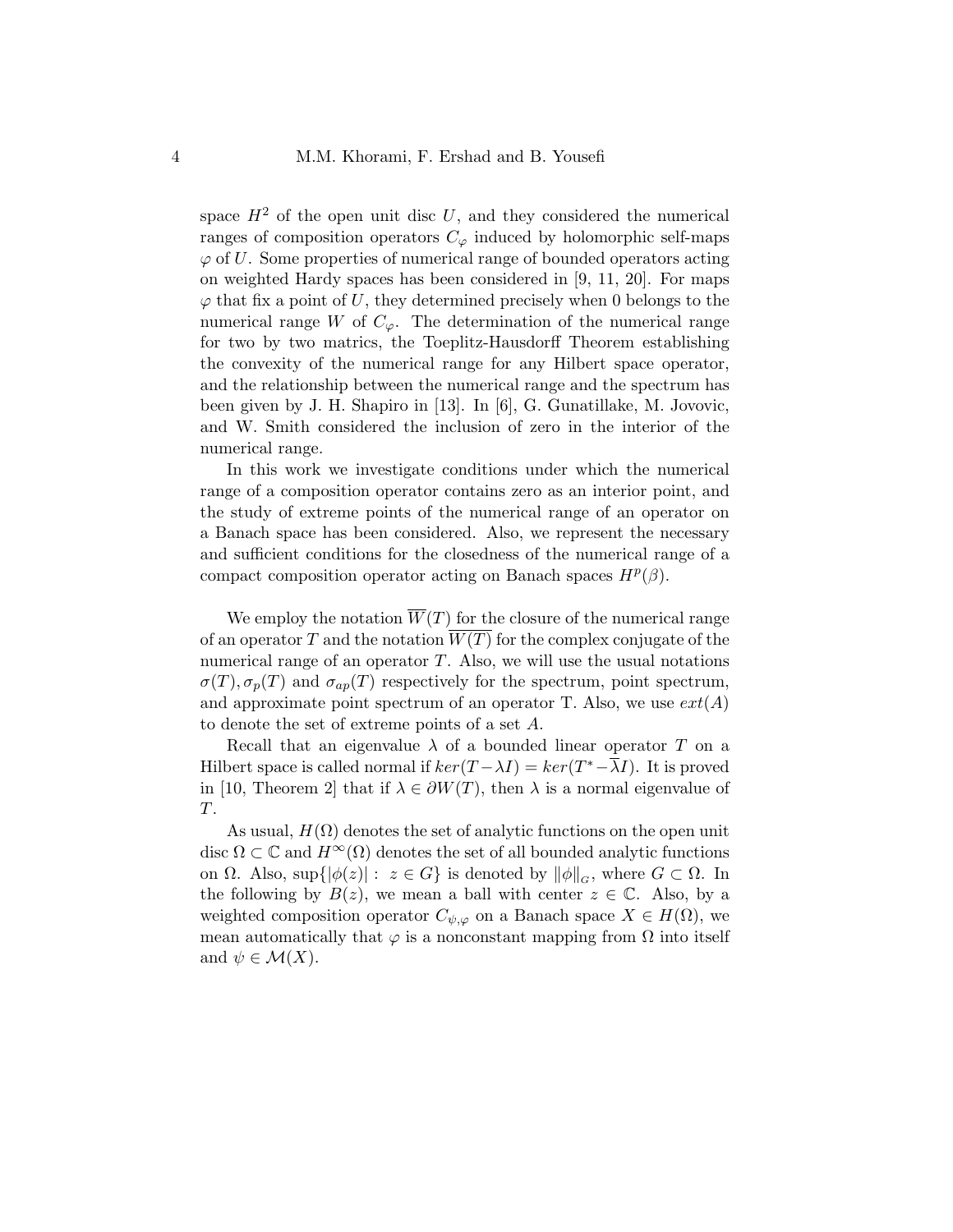Let  $\psi$  be defined on an open set  $\Omega \subset \mathbb{C}$ . We say that  $\psi$  has boundary limit almost somewhere on a set  $A \subset \partial\Omega$ , if for some  $z_0 \in A$ ,  $\lim_{\lambda \in \Omega, \lambda \to z_0} \psi(\lambda)$  exists finitely (by finitely existence of a limit, we mean that limit exists with finite absolute value).

**Theorem 2.1.** Let  $C_{\psi,\varphi}$  be bounded on  $\mathcal{H} \subset H(\Omega)$ , each point of  $\Omega$  be a bounded point evaluation, and  $\lim_{\lambda \to 0} ||e_{\lambda}|| = \infty$ . Also, let there exists a ball  $B(w_0); w_0 \in \partial\Omega$  such that  $\varphi(B(w_0) \cap \Omega) \subset \Omega$ , and  $\lim_{\lambda\to\partial\Omega\cap B(w_0)}\psi(\lambda)$  is finite. If  $\psi$  has boundary limit almost somewhere on  $\partial\Omega \cap B(w_0)$ , then  $0 \in \overline{W}(C_{\psi,\varphi})$ . Also, if  $\varphi$  has a fixed point u in  $\Omega$ , then  $\psi(u) \in W(C_{\psi,\varphi}).$ 

**Proof.** Put  $V = B(w_0) \cap \Omega$ . Since  $\psi$  has boundary limit almost somewhere on  $V \cap \partial\Omega$ , there is a  $z_0 \in V \cap \partial\Omega$  so that  $\lim_{\lambda \in V, \lambda \to z_0} \psi(\lambda)$  exists finitely. Now, for  $\lambda \in V$  put

$$
\omega_\lambda = \langle C_{\psi,\varphi} \frac{k_\lambda}{\|k_\lambda\|}, \frac{e_\lambda}{\|e_\lambda\|} \rangle,
$$

where  $k_{\lambda}$  is the reproducing kernel at  $\lambda$ . Then  $\omega_{\lambda} \in W(C_{\psi,\varphi})$  and we have:

$$
\omega_{\lambda} = \langle \frac{k_{\lambda}}{\|k_{\lambda}\|}, C^*_{\psi, \varphi} \frac{e_{\lambda}}{\|e_{\lambda}\|} \rangle
$$
  
= 
$$
\frac{1}{\|e_{\lambda}\|^2} \langle k_{\lambda}, \overline{\psi(\lambda)} e_{\varphi(\lambda)} \rangle.
$$

Hence we get

$$
|\omega_{\lambda}| \leq ||e_{\lambda}||^{-1} |\psi(\lambda)| \t||e_{\varphi(\lambda)}||.
$$

Note that since  $\overline{\varphi(V)} \subset \Omega$ ,  $\varphi$  is not the identity mapping. Also, we can find a sequence  $\{\lambda_n\}_n \subset V$  such that  $\lim_{\lambda_n \to z_0} \varphi(\lambda_n)$  exists and is an element of  $\Omega$ . Therefore,  $\lim_{\lambda_n \to z_0} e_{\varphi(\lambda_n)}$  exists with finite norm (because each point of  $\Omega$  is a bounded point evaluation). Since  $\lim_{\lambda_n \to z_0} ||e_{\lambda_n}|| =$  $\infty$ , so we get  $\omega_{\lambda_n} \to 0$  as  $\lambda_n \to z_0$ . This says that  $0 \in \overline{W}(C_{\psi,\varphi})$ .

Now, assume that  $\varphi$  has a fixed point u in  $\Omega$ . By above calculations, we have

$$
\omega_u = \frac{1}{\|e_u\|^2} \psi(u) k_u(\varphi(u)) = \psi(u).
$$

Hence  $\psi(u) \in W(C_{\psi,\varphi})$ .  $\Box$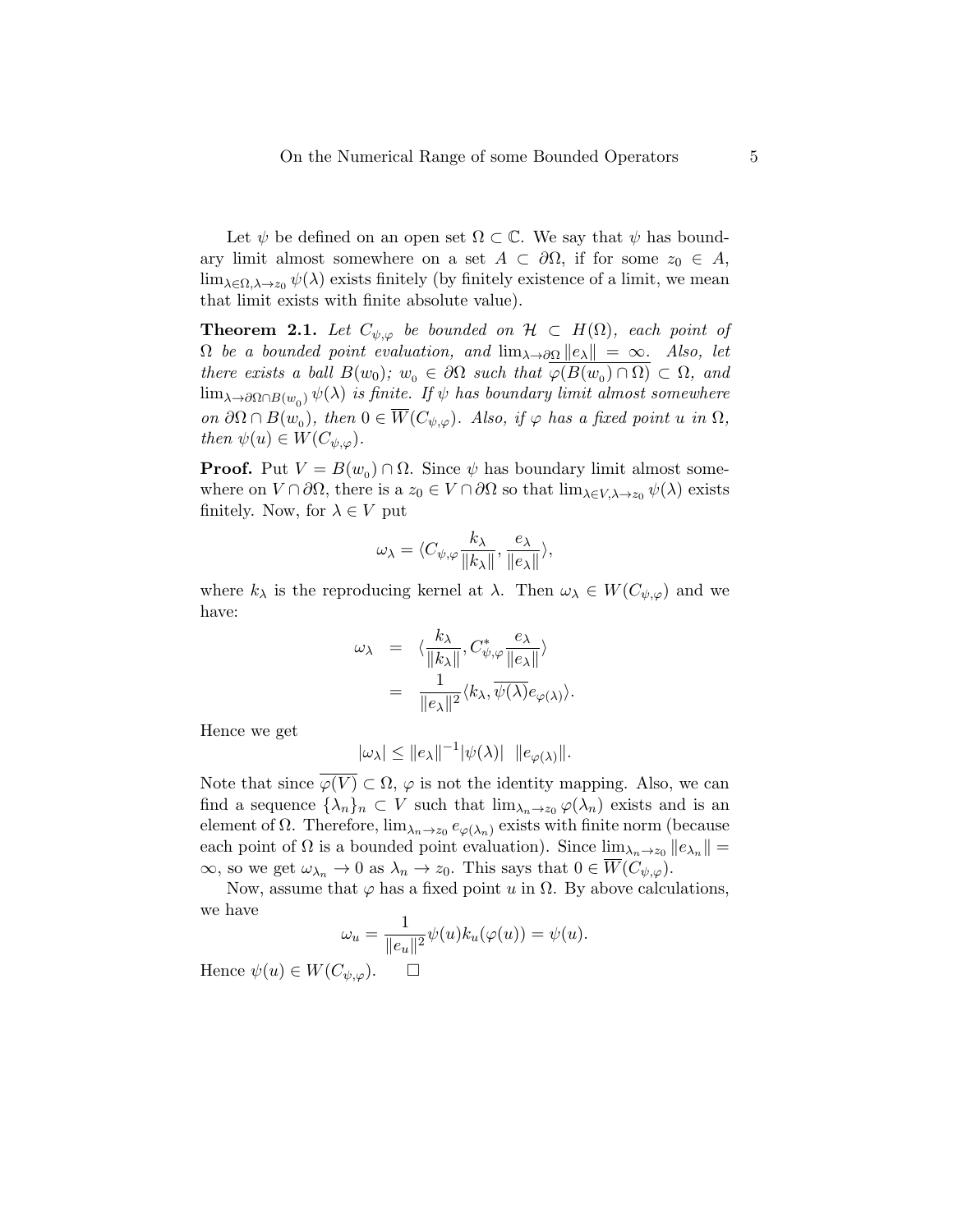**Theorem 2.2.** Let  $\sum_{n=0}^{\infty} \beta(n)^{-2} = \infty$ ,  $H^2(\beta) \subset H(U)$ , and  $C_{\psi,\varphi}$  be bounded on  $H^2(\beta)$ . If  $\psi \in C(\partial U)$  and for some  $z_0 \in \partial \Omega$ ,  $\lim_{\lambda \to z_0} \varphi(\lambda)$ exists and not equal to  $z_0$ , then  $0 \in \overline{W}C_{\psi,\varphi}$ .

**Proof.** For  $\lambda \in U$ ;  $\lambda \neq 0$ , set

$$
\omega_{\lambda} = \langle C_{\psi,\varphi} \frac{k_{\lambda}}{\|k_{\lambda}\|}, \frac{e_{\lambda}}{\|e_{\lambda}\|} \rangle.
$$

Then we can see that

$$
\omega_{\lambda} = \frac{1}{\|e_{\lambda}\|^2} \psi(\lambda) \langle k_{\lambda}, e_{\varphi(\lambda)} \rangle \n= \left( \sum_{n=0}^{\infty} \frac{|\lambda|^{2n}}{\beta(n)^2} \right)^{-1} \psi(\lambda) \sum_{n=0}^{\infty} \bar{\lambda}^n \varphi(\lambda)^n.
$$

Therefore,

$$
\omega_{\lambda} = \left(\sum_{n=0}^{\infty} \frac{|\lambda|^{2n}}{\beta(n)^2}\right)^{-1} \psi(\lambda) \ (1 - \bar{\lambda}\varphi(\lambda))^{-1}.
$$

Now since  $\sum_{n=0}^{\infty} \beta(n)^{-2} = \infty$ ,  $\psi \in C(\partial \Omega)$  and  $\lim_{\lambda \to z_0} \varphi(\lambda) \neq z_0$ , we get  $\omega_{\lambda} \to 0$  as  $\lambda \to z_0$ . This implies that  $0 \in \overline{W}C_{\psi,\varphi}$ .

**Corollary 2.3.** Let  $C_{\psi,\varphi}$  be bounded on  $H^2$  and  $\psi \in C(\partial U)$ . If  $\varphi$  is not the identity mapping, then  $0 \in \overline{W}C_{\psi,\varphi}$ .

Corollary 2.4. Let  $C_{\varphi}$  be bounded on  $H^2$  and  $\varphi$  is not the identity mapping. Then  $0 \in \overline{W}C_{\varphi}$ .

**Definition 2.5.** Suppose that  $H$  is a Hilbert space of analytic functions on the open unit disc U and  $\psi$  is a multiplier of H. A nonconstant holomorphic self map  $\varphi$  of U is called a  $\psi$ -generator of H, if the set of multiplication by  $\psi$  to all polynomials in  $\varphi$ , is dense in  $\mathcal{H}$ . In the special case of  $\psi = 1$ , we call  $\varphi$  a generator of H.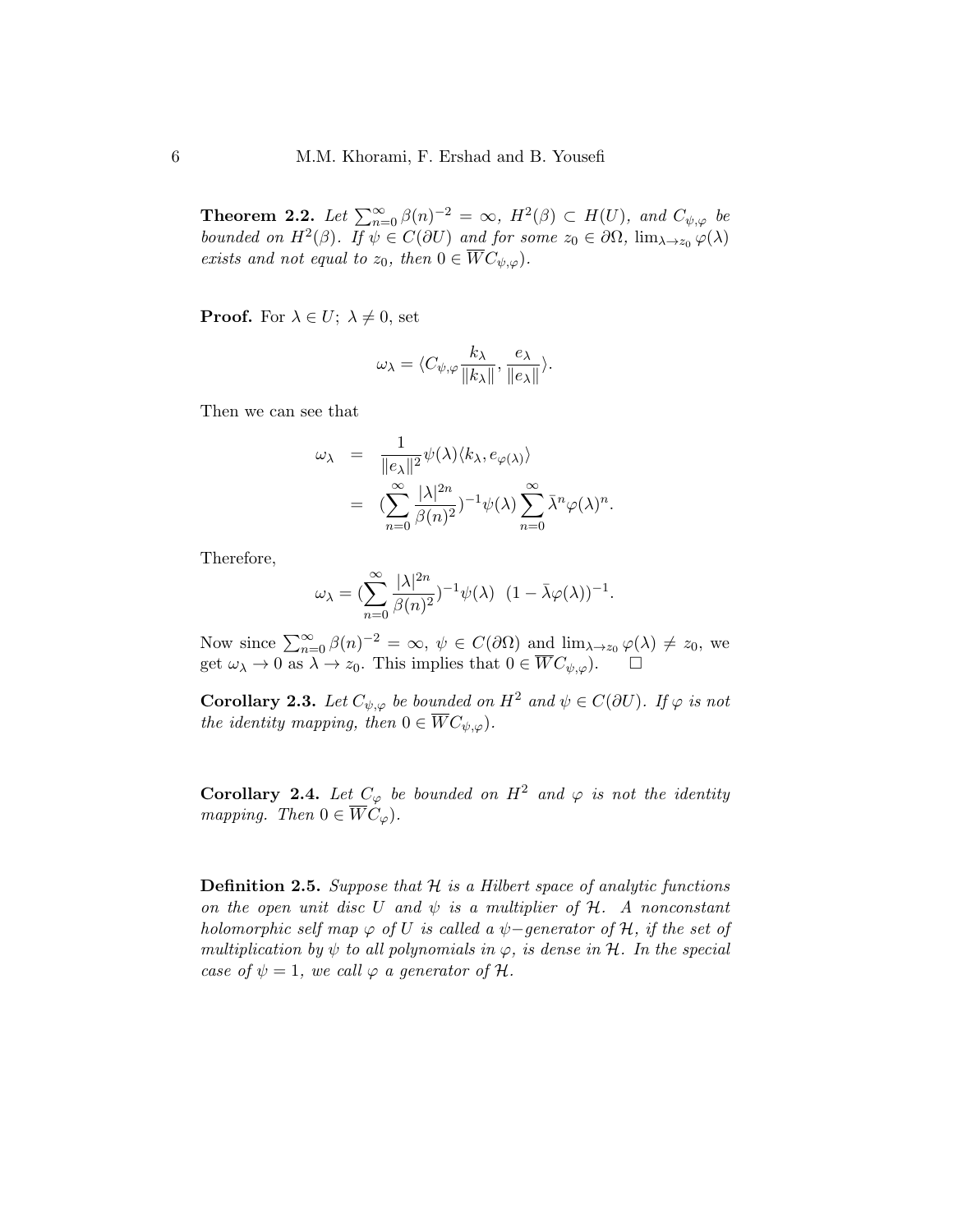**Theorem 2.6.** Let  $\mathcal{H}$  be a Hilbert space of analytic functions on U such that the set of polynomials is dense in H. If  $\varphi$  is not a  $\psi$ -generator of H and  $C_{\psi,\varphi}$  is bounded on H, then  $0 \in int W(C_{\psi,\varphi})$ .

**Proof.** Since  $\varphi$  is not a  $\psi$ -generator of H, the set  $\{\psi, p \circ \varphi : p \text{ is a poly.}\}\$ is not dense in H. But ran  $C_{\psi,\varphi}$  is equal to the closure of the set  $\{\psi. p \circ \varphi : p \text{ is a poly.}\},$  hence ran  $C_{\psi, \varphi} \neq \mathcal{H}.$  This implies that

$$
ker C_{\psi,\varphi}^* = (ran \ C_{\psi,\varphi})^{\perp} \neq 0.
$$

So 0 is an eigenvalue of  $C^*_{\psi,\varphi}$  but not a normal eigenvalue, because  $C_{\psi,\varphi}$ is one-to-one. Hence 0 does not belong to the boundary of  $W(C^*_{\psi,\varphi})$ . Since  $0 \in \sigma_p(C^*_{\psi,\varphi}) \subseteq W(C^*_{\psi,\varphi})$ , 0 should be belong to the interior of  $W(C^*_{\psi,\varphi})$ . But  $\widetilde{W}(C^*_{\psi,\varphi})$  is equal to the conjugate of the set  $W(C_{\psi,\varphi})$ , hence  $0 \in int W(C_{\psi,\varphi})$  and this completes the proof.  $\square$ 

Corollary 2.7. Let  $\varphi$  be not a  $\psi$ -generator of  $H^2(\beta)$  and  $H^2(\beta) \subset$  $H(U)$ . If  $C_{\psi,\varphi}$  is bounded on  $H^2(\beta)$ , then  $0 \in \text{int } W(C_{\psi,\varphi})$ .

**Corollary 2.8.** Let  $\varphi$  be a nonconstant holomorphic self map of U that is not a generator of  $H^2(\beta)$  and let  $C_\varphi$  be bounded on  $H^2(\beta)$ . Then  $0 \in int W(C_{\varphi}).$ 

**Theorem 2.9.** Let H be a Hilbert space such that  $H \subset H(U)$ , each point of U is a bounded point evaluation, and the set of polynomials is dense in H. If  $C_{\psi,\varphi}$  is bounded on H and  $\psi$  has a zero in U or  $\varphi$  is not one-to-one, then  $\varphi$  is not a  $\psi$ -generator of  $\mathcal{H}$ .

**Proof.** Clearly  $C_{\psi,\varphi}$  is injective. Suppose that  $\psi(z_0) = 0, z_0 \in U_0$ . Put

$$
\mathcal{M}_{z_0} = \{ f \in \mathcal{H} : f(z_0) = 0 \},\
$$

and note that  $\mathcal{M}_{z_0}$  is a closed subspace of  $\mathcal H$  that is nontrivial, since  $1 \notin \mathcal{M}_{z_0}$ . But polynomials are dense in  $\mathcal{H}$ , hence  $\mathcal{M}_{z_0}$  is equal to the closure of  $\{p : p \text{ is a poly. and } p(z_0) = 0\}$ . Since ran  $C_{\psi, \varphi} \subset \mathcal{M}_{z_0}, \varphi$ can not be a  $\psi$ -generator of  $\mathcal{H}$ .

Now, if  $\varphi$  is not one-to-one, there exists distinct points  $z_1, z_2$  in U satisfying  $\varphi(z_1) = \varphi(z_2)$ . If  $\psi(z_1) = 0$  or  $\psi(z_2) = 0$ , then by the first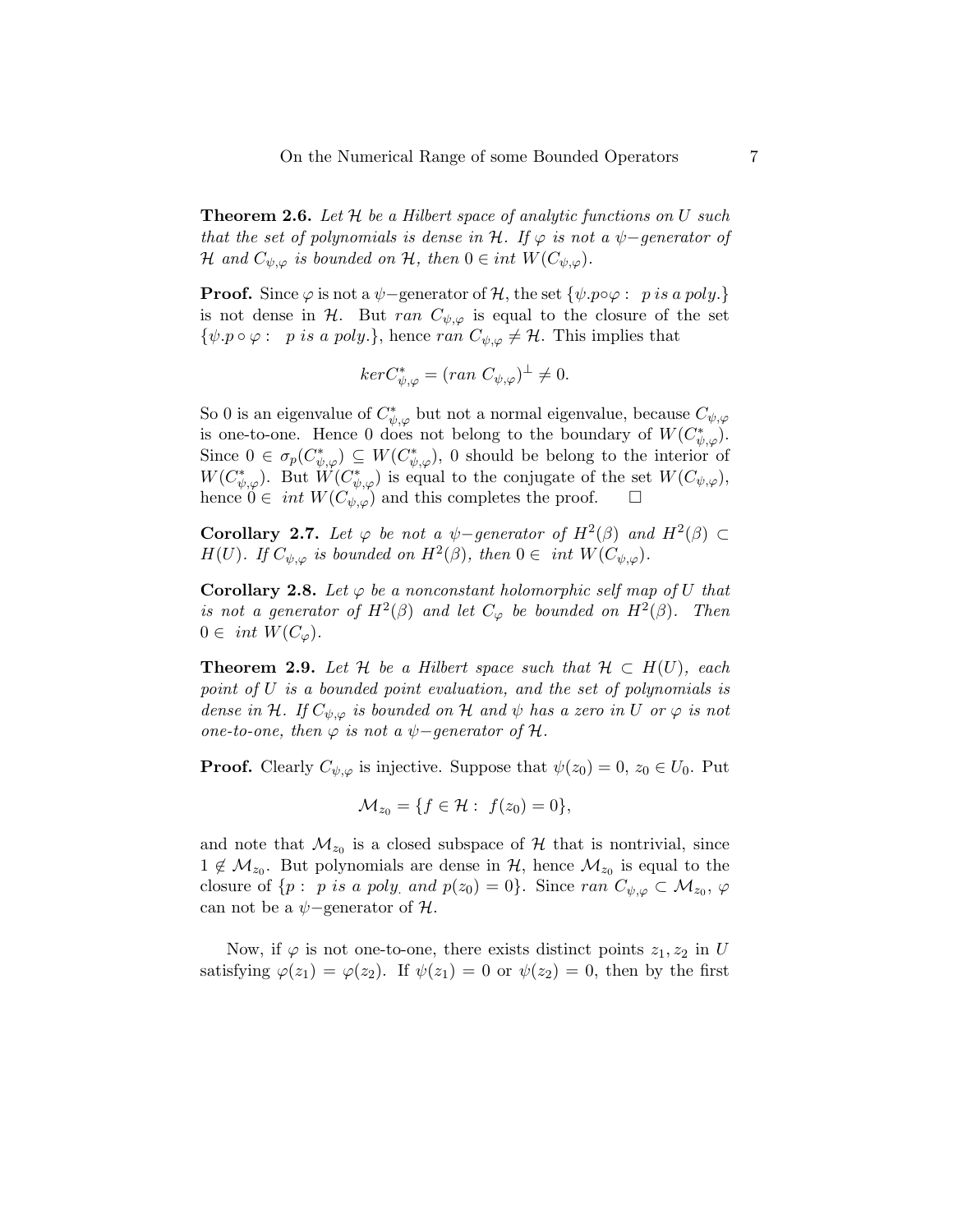case  $\varphi$  is not a  $\psi$ -generator of H. Else, let  $\psi(z_i) = 0$  for  $i = 1, 2$  and note that

$$
C_{\psi,\varphi}^*(\overline{\psi(z_1)}e_{z_2}-\overline{\psi(z_2)}e_{z_1})=\overline{\psi(z_1)}\,\,\overline{\psi(z_2)}e_{\varphi(z_2)}-\overline{\psi(z_2)}\,\,\overline{\psi(z_1)}e_{\varphi(z_1)}=0.
$$

Thus

$$
\overline{\psi(z_1)}e_{z_2} - \overline{\psi(z_2)}e_{z_1} \in \ker(C^*_{\psi,\varphi})
$$

and so  $ker(C^*_{\psi,\varphi}) \neq 0$ . This implies that ran  $C_{\psi,\varphi} \neq \mathcal{H}$  and so  $\{\psi, p \in \varphi\}$  $\varphi : p = poly.$  can not be dense in H. Hence  $\varphi$  is not a  $\psi$ -generator of  $H$   $\Box$ 

**Corollary 2.10.** Under the conditions of Theorem 2.9,  $0 \in int W(C_{\psi,\varphi})$ .

**Corollary 2.11.** Let  $\liminf \beta(n)^{\frac{1}{n}} = 1$  and  $C_{\psi,\varphi}$  be bounded on  $H^2(\beta)$ . If  $\psi$  has a zero in U or  $\varphi$  is not one-to-one, then  $\varphi$  is not a  $\psi$ -generator of  $H^2(\beta)$ , and so  $0 \in \text{int } W(C_{\psi,\varphi})$ .

**Corollary 2.12.** Let  $\varphi$  be a nonconstant holomorphic self map of U and  $C_{\varphi}$  be bounded on  $H^2(\beta)$ . If  $\varphi$  is not injective, then  $0 \in \int W(C_{\varphi})$ .

Now we use a definition of numerical range of an operator acting on Banach spaces which extends the earlier definition of numerical range of an operator acting Hilbert spaces.

Definition 2.13. Let X be an infinite dimensional reflexive Banach space and T belongs to  $B(X)$  (the set of all bounded linear operators on X). The numerical range of T is defined by  $W(T) = co(V(T))$  where  $co(V(T))$  is the convex hull of  $V(T)$  that is defined as follows:

$$
V(T) = \{ x^*(T(x)) : x \in X, x^* \in X^*; ||x|| = ||x^*|| = x^*(x) = 1 \}.
$$

Under Definition 2.13, we extend Theorem 1 of [1] that was stated only for Hilbert spaces.

**Theorem 2.14.** Let  $X$  be an infinite dimensional reflexive Banach space and  $T \in B(X)$  be compact. Then

(i)  $W(T)$  is closed if and only if  $0 \in W(T)$ .

(ii) If  $0 \notin W(T)$ , then  $0 \in ext(\overline{W}(T))$  and so  $\overline{W}(T)\backslash W(T)$  consists at most of line segments in  $\partial W(T)$  which contain 0 but no other extreme point of  $\overline{W}(T)$ .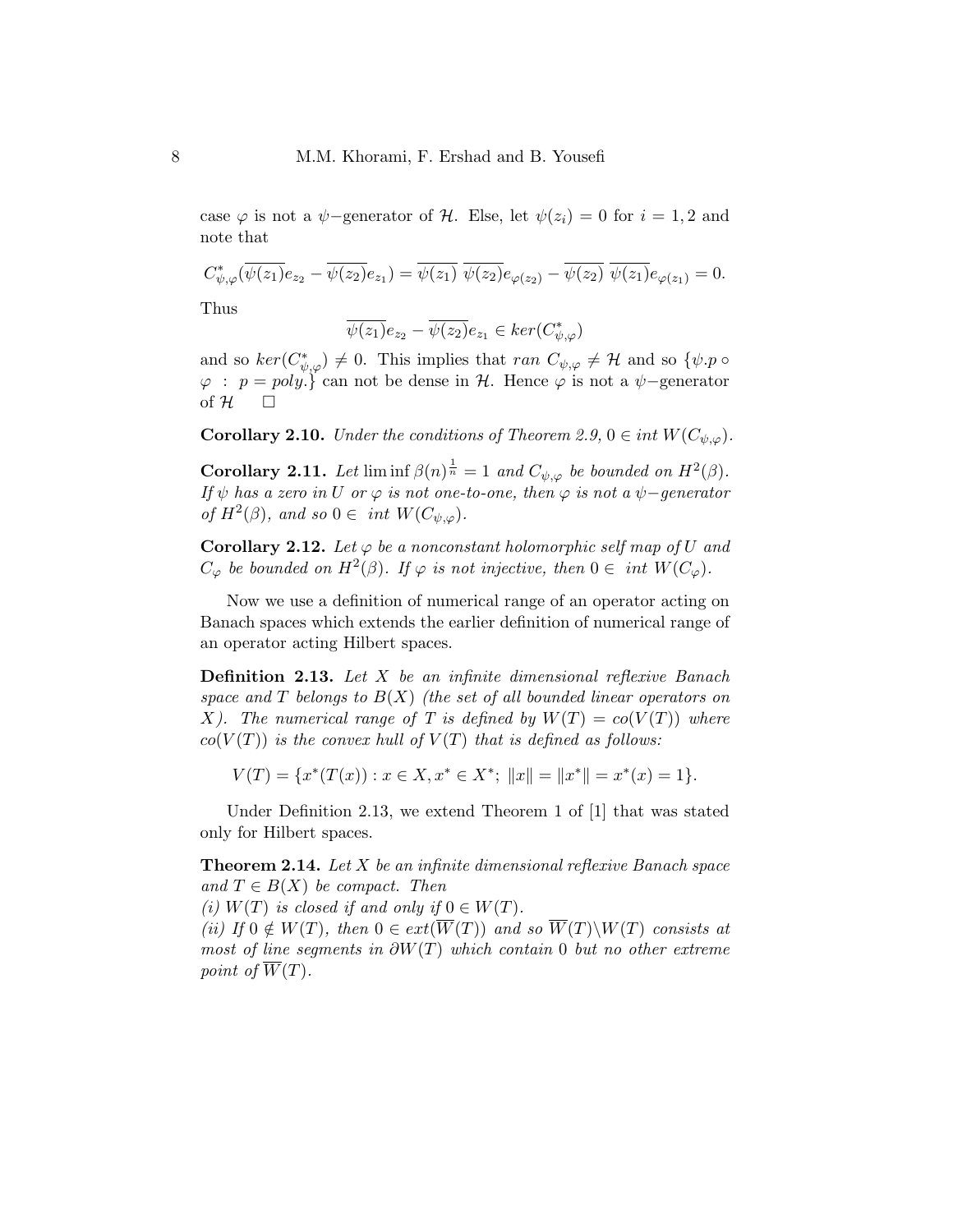**Proof.** Note that if  $\beta \in \overline{V}(T)$  and  $\beta \neq 0$ , then by Theorem 3.1 in [11], there exists  $0 < \alpha \leq 1$  such that  $\alpha\beta \in V(T)$ . So  $\beta \in (0, \alpha^{-1}\beta]$ .

(i) Note that  $0 \in \sigma(T) \subset \overline{W}(T)$ . Now if  $W(T)$  is closed, then clearly  $0 \in W(T)$ . Conversely, if  $0 \in W(T)$ , then by the convexity of  $W(T)$ , we get  $\beta \in W(T)$  whenever  $\beta \in \overline{V}(T)$ . Thus  $\overline{V}(T) \subset W(T)$  and so we obtain

$$
\overline{W}(T) = co\overline{V}(T) \subset W(T).
$$

This implies that  $W(T)$  is closed.

(ii) First we show that every nonzero extreme point of  $\overline{W}(T)$  belongs to W(T). Let  $\beta \in ext(\overline{W}(T))$ . If  $\beta \neq 0$ , then as we saw earlier  $\beta \in (0, c\beta]$ for some  $c \geq 1$  (since  $\beta \in \overline{W}(T)$ ). Thus it should be  $\beta = c\beta$  which implies that  $c = 1$  and so  $\beta \in W(T)$ .

Now, note that if  $0 \in \overline{W}(T) \backslash W(T)$ , then it should be  $0 \in \partial W(T)$ . If there exists a line segment  $[z_1, z_2] \subset \partial W(T)$  such that  $0 \in (z_1, z_2)$ and also  $[z_1, z_2] \cap \overline{W}(T)$  has two extreme points  $z_1$  and  $z_2$ , then as we saw it should be  $z_1$ ,  $z_2$  belongs to  $W(T)$ . Now by the convexity of  $W(T)$ , we get  $0 \in W(T)$  that is a contradiction. So if  $0 \notin W(T)$ , then  $0 \in ext(\overline{W}(T))$ . Also, note that if  $0 \notin W(T)$  and if there is not a line segment I containing 0 such that  $I \subset \partial W(T)$ , then every point in  $\partial W(T)\setminus\{0\}$  should be an extreme point of the intersection of  $W(T)$  with a ray from 0. Hence  $\overline{W}(T)\backslash W(T) = \{0\}$  and so the proof is complete.  $\Box$ 

**Corollary 2.15.** Let X be a Banach space and  $T \in B(X)$  be compact. If X is not separable, then  $W(T)$  is closed.

**Proof.** Since T is compact,  $\overline{ran(T)}$  is separable. Now if  $0 \notin \sigma_p(T^*)$ , then  $ran(T)$  is dense in X that is a contradiction. Thus

$$
0 \in \sigma_p(T^*) \subset W(T^*) = W(T)
$$

and so  $0 \in W(T)$ . Now by Theorem 2.14 (i),  $W(T)$  is closed.  $\square$ 

Now we investigate the numerical range of an operator acting on Banach weighted Hardy spaces  $H^p(\beta)$ ,  $p > 1$ . We will use the facts that

$$
e_w(z) = \sum_{n=0}^{\infty} \bar{w}^n z^n \in H^q(\beta^{-1})
$$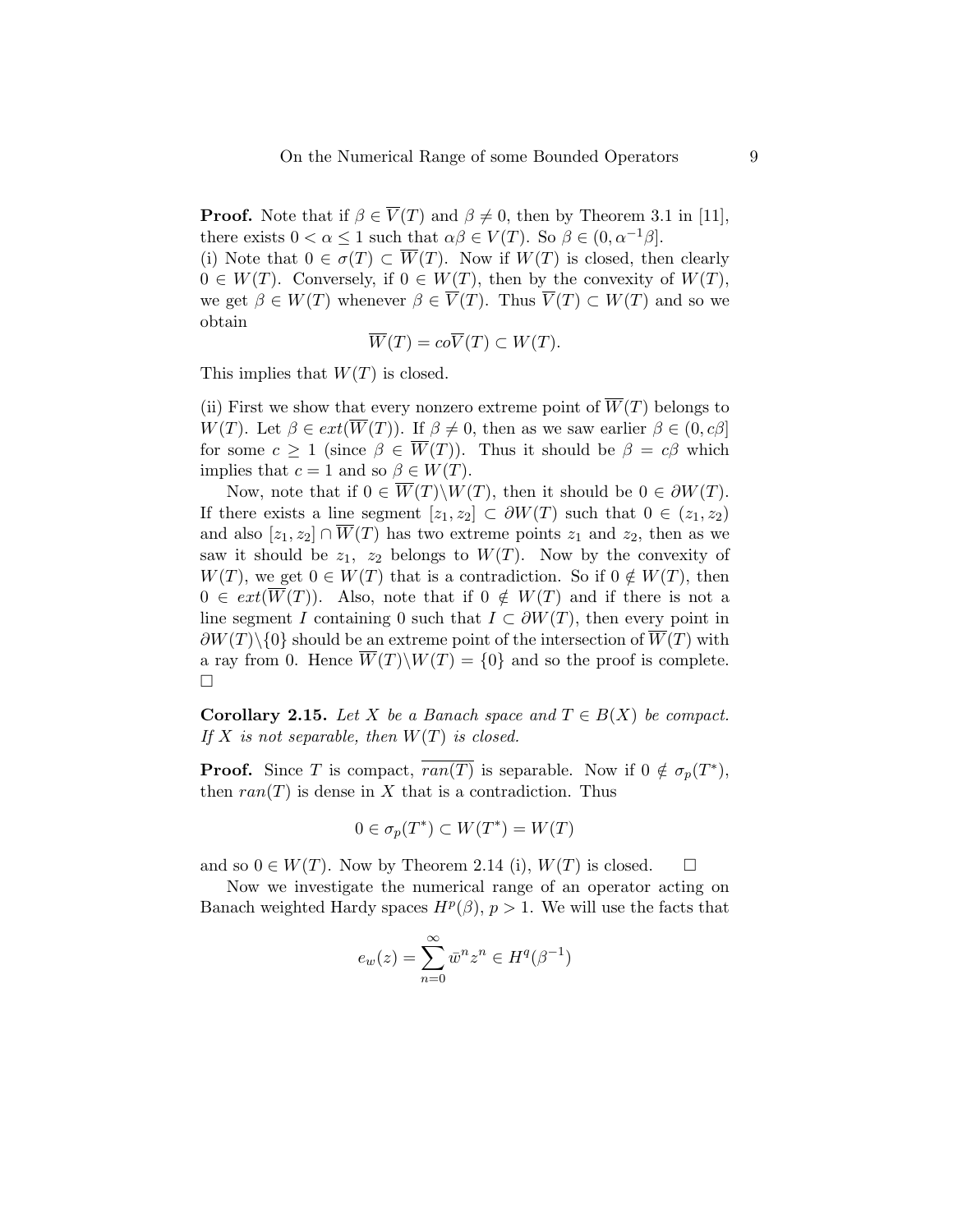and

$$
\|e_w\|^q=\sum_{n=0}^\infty\frac{|w|^{nq}}{\beta(n)^q}<\infty
$$

for all w in  $\{z : |z| < r\}$  where  $r = \liminf_{n} \beta(n)^{\frac{1}{n}}$  and  $\frac{1}{p} + \frac{1}{q}$  $\frac{1}{q} = 1$ . Thus w is a bounded point evaluation on  $H^p(\beta)$  if and only if  $\{w^n/\beta(n)\}\in \ell^q$ .

In the rest of the paper we suppose that  $\liminf_{n} \beta(n)^{\frac{1}{n}} = 1$ , so  $H^p(\beta) \subset H(U)$  where U is the open unit disc in the complex plane. In the following proposition, the structure of  $V(T)$  of an operator T acting on  $H^p(\beta)$  has been characterized (see also [9]). This enables calculations in  $W(T)$  to be simpler.

Theorem 2.16. Let  $1 \, < \, p \, < \, \infty, \, \, \frac{1}{p} \, + \, \frac{1}{q}$  $\frac{1}{q}$  = 1 and T be a bounded linear operator on  $H^p(\beta)$ . Then  $V(T) = \{ \langle Tf, f^* \rangle : f = \sum_{r=0}^{\infty}$  $n=0$  $\hat{f}(n)z^n \in$  $H^p(\beta)$  and  $||f||_p = 1$  where  $f^*(z) = \sum_{r=0}^{\infty}$  $n=0$  $\hat{f}^*(n)z^n$  satisfies  $\hat{f}^*(n) = 0$ whenever  $\hat{f}(n) = 0$ , and else  $\hat{f}^*(n) = \hat{f}(n) |\hat{f}(n)|^{\frac{p}{q}-1} \beta(n)^p$ .

**Proof.** Clearly if  $f \in H^p(\beta)$ , then  $f^* \in H^q(\beta^{-1})$  and we have  $||f^*||_q^q =$  $||f||_p^p = \langle f, f^* \rangle$ . Now, let  $h \in H^p(\beta^{-1})$  be such that  $||h||_q = ||f||_p =$  $\langle f, h \rangle = 1$ . Hence, we can see that

$$
\sum_{n=0}^{\infty} [(|\hat{f}(n)|\beta(n))(|\hat{h}(n)|\beta(n)^{-1})] = ||f||_p ||h||_q = 1.
$$

Since equality holds in the Holder inequality (for complex series), it is easy to see that  $|\hat{f}(n)|^p \beta(n)^p = |\hat{h}(n)|^q \beta(n)^{-q}$  and  $\hat{f}(n)|\hat{h}(n)| =$  $\hat{h}(n)|\hat{f}(n)|$  for all n. If  $\hat{f}(n) \neq 0$ , we obtain

$$
\hat{h}(n) = \hat{f}(n)|\hat{f}(n)|^{-1}|\hat{f}(n)|^{\frac{p}{q}}\beta(n)^{\frac{p}{q}+1} = \hat{f}^*(n).
$$

This completes the proof.  $\square$ 

**Theorem 2.17.** Let  $1 \le p \le \infty, \frac{1}{p} + \frac{1}{q}$  $\frac{1}{q}$  = 1 and T be a bounded linear operator on  $H^p(\beta)$ . Then  $V(T) = \{ \langle T({}^*g), g \rangle : g = \sum_{r=0}^{\infty} \frac{1}{r}$  $n=0$  $\hat{g}(n)z^n \in$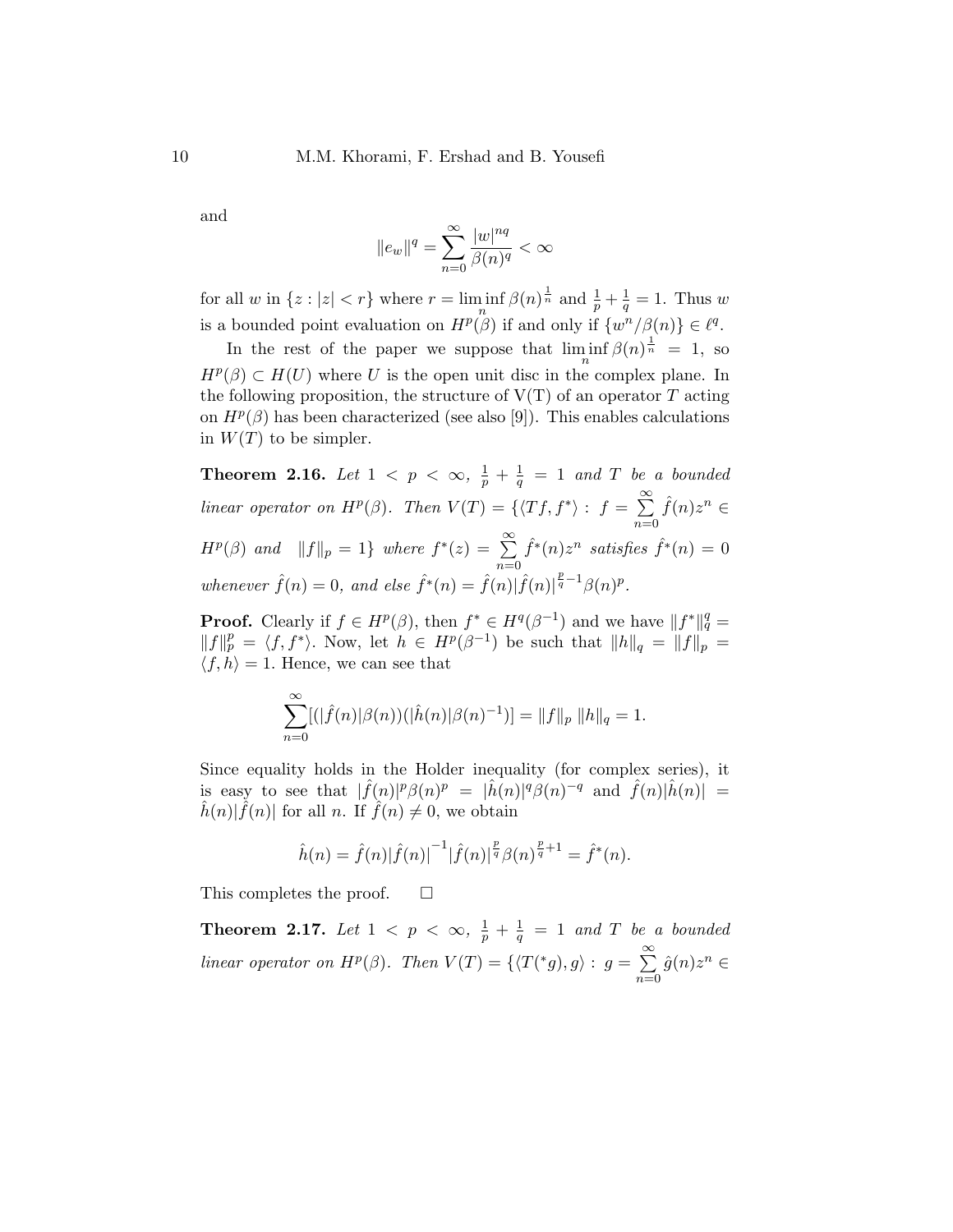On the Numerical Range of some Bounded Operators 11

 $H^q(\beta^{-1})$  and  $||g||_q = 1$ } where  $^*g(z) = \sum_{r=0}^{\infty}$  $n=0$  $\hat{f}^*(q(n)z^n \text{ satisfies } \hat{f}^*(n) = 0$ whenever  $\hat{g}(n) = 0$ , and else  $\hat{g}(n) = \hat{g}(n)|\hat{g}(n)|^{\frac{q}{p}-1}\beta(n)^{-q}$ .

**Proof.** If  $g(z) = \sum^{\infty}$  $n=0$  $\hat{g}(n)z^n \in H^q(\beta^{-1}),$  we have

$$
^*g \in H^p(\beta) \ ; \ \ \|^*g\|_p^p = \|g\|_q^q = \langle ^*g, g \rangle \ ; \ \ ^* (cg) = c^{\frac{q}{p}}(^*g).
$$

By the same method used in Theorem 2.17, we can complete the proof.  $\Box$ 

**Remark 2.18.** In [11, Theorem 3.1], it has been proved that if  $T$  is a compact operator on a reflexive Banach space  $X$ , then

$$
(*) \qquad \overline{V}(T) \subseteq \{c\alpha : 0 \le c \le 1, \alpha \in V(T)\}.
$$

So if  $\alpha \in \overline{V}(T)$ , then there exists a sequence  $\{x_n^*(Tx_n)\}_n$  in  $V(T)$  converges to  $\alpha$  and  $||x_n^*|| = ||x_n|| = x_n^*(x_n) = 1$ . For the special case  $X = H<sup>p</sup>(\beta)$ , by Theorem 2.16,  $x_n^*$  has a certain construction depending on  $x_n$ , i.e., if  $x_n = \sum_{n=1}^{\infty}$  $m=0$  $\hat{x_n}(m)z^m \in H^p(\beta)$ , then

$$
x_n^*(z) = \sum_{m=0}^{\infty} \hat{x_n}(m) |\hat{x_n}(m)|^{\frac{p}{q}-1} \beta(m)^p z^m.
$$

This makes that (in the case  $X = H^p(\beta)$ ) the proof of (\*) to be easier than the one has been came in [11]. The idea behind the definitions of  $f^*$  and  $^*g$  (where  $f \in H^p(\beta)$ ,  $g \in H^q(\beta^{-1})$ ) is related to the article [20]. Of course, I must point out that a condition of convexity had to be considered in Corollary 6 of [20], since for an operator T acting on a Banach space,  $V(T)$  is not necessarily convex.

**Corollary 2.19.** Let T be a compact operator on  $H^p(\beta)$  and  $\beta \in \overline{W}(T)$ . Then  $\beta = c\alpha$ , where  $\alpha \in W(T)$  and  $|c| = 1$ .

Note that Theorem 3.3 and Corollary 3.4 in [11] have been proved only for composition operators. In the following theorem, we state similar results for weighted composition operators.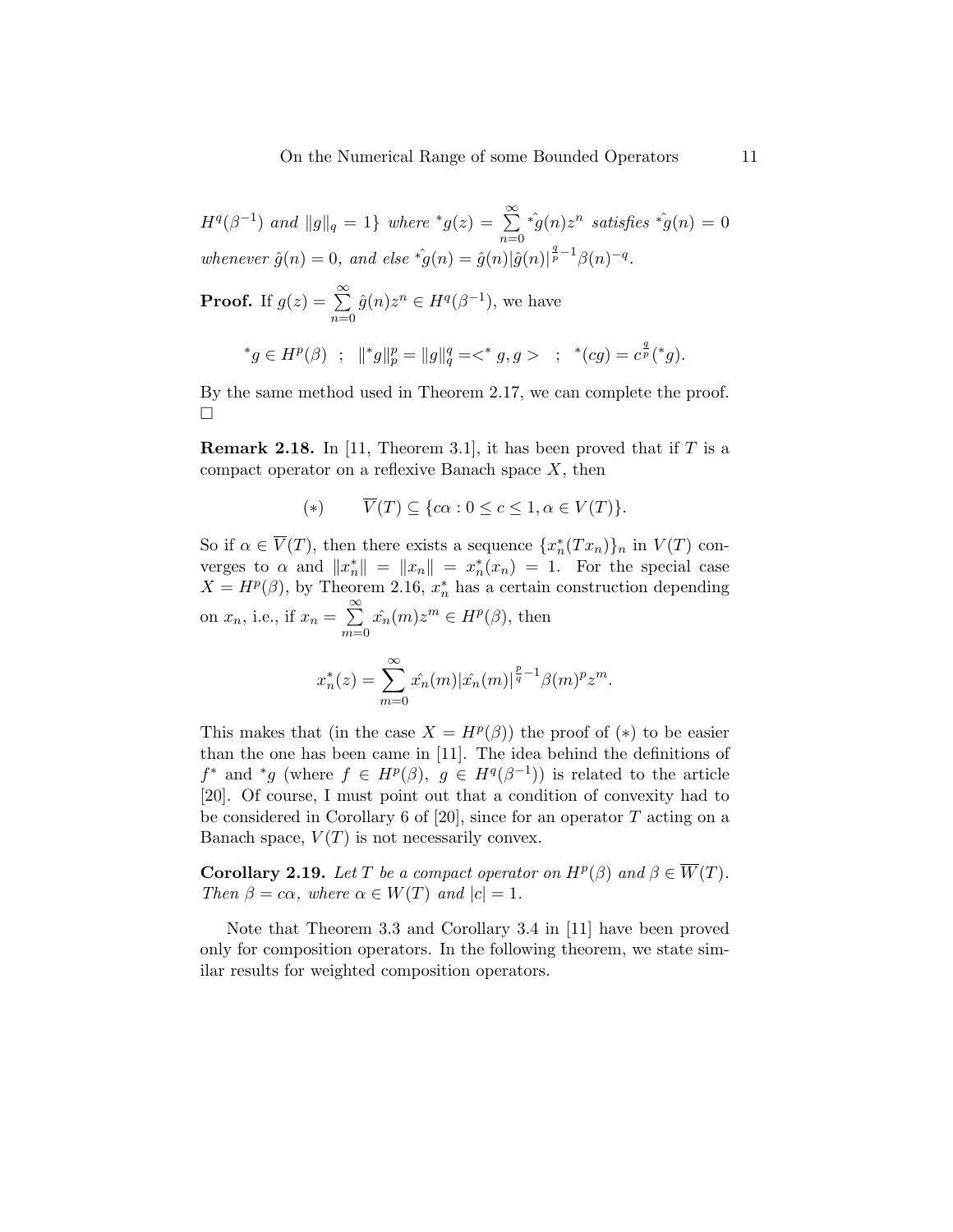Theorem 2.20. Let  $\frac{1}{p} + \frac{1}{q}$  $\frac{1}{q} = 1, \sum_{n=0}^{\infty} \beta(n)^{-q} = \infty, H^p(\beta) \subset H(U),$ and  $C_{\psi,\varphi}$  be bounded on  $\vec{H}^p(\beta)$ . If  $\psi \in C(\partial\Omega)$  and for some  $z_0 \in \partial\Omega$ ,  $\lim_{\lambda \to z_0} {^*e}_{\lambda}(\varphi(\lambda))$  exists finitely, then  $0 \in \overline{V}(C_{\psi,\varphi}) \subset \overline{W}C_{\psi,\varphi}$ .

**Proof.** For  $\lambda \in U$ ,  $\lambda \neq 0$ , set

$$
\omega_\lambda = \langle C_{\psi,\varphi} \frac{\ast_{e_\lambda}}{\| \ast_{e_\lambda} \|}, \frac{e_\lambda}{\| e_\lambda \|} \rangle.
$$

Note that  $({}^*e_\lambda)^* = e_\lambda$ ,  $||{}^*e_\lambda|| ||e_\lambda|| = ||e_\lambda||^q$  and  $\langle{}^*e_\lambda, e_\lambda\rangle = ||e_\lambda||^{-q}$ . Thus by 2.17,  $\omega_{\lambda} \in V(C_{\psi,\varphi})$ . Now, we can see that  $\omega_{\lambda} = \psi(\lambda) ||e_{\lambda}||^{-q^*} e_{\lambda}(\varphi(\lambda))$ tends to 0 as  $\lambda \to z_0$  and so the proof is complete.  $\square$ 

### Acknowledgements

The authors would like to thank the referees for helpful suggestions and other valuable remarks.

# References

- [1] G. D. Barra, J. R. Giles, and B. Sims, On the numerical range of compact operators on Hilbert spaces, J. London Math. Soc., 2 (5) (1972), 704-706.
- [2] F. L. Bauer, On the field of values subordinate to a norm, Numer. Math., 4 (1962), 103-111.
- [3] F. F. Bonsall and J. Duncan, Numerical Ranges II, London Math. Soc. Lecture Note Series 10, Cambridge, 1973.
- [4] P. S. Bourdon and J. H. Shapiro, When is zero in the numerical range of a composition operators?, Integer. Equ. Oper. Theory, 44 (2002), 410-441.
- [5] Z. Fattahi Vanani, A. I. Kashkooly and B. Yousefi, Fixed points and compact weighted composition operators on Banach weighted Hardy spaces, Fixed Point Theory, 19 (1) (2018), 421-432.
- [6] G. Gunatillake, M. Jovovic, and W. Smith, Numerical ranges of weighted composition operators, J. Math. Anal. Appl., 413 (1) (2014), 458-475.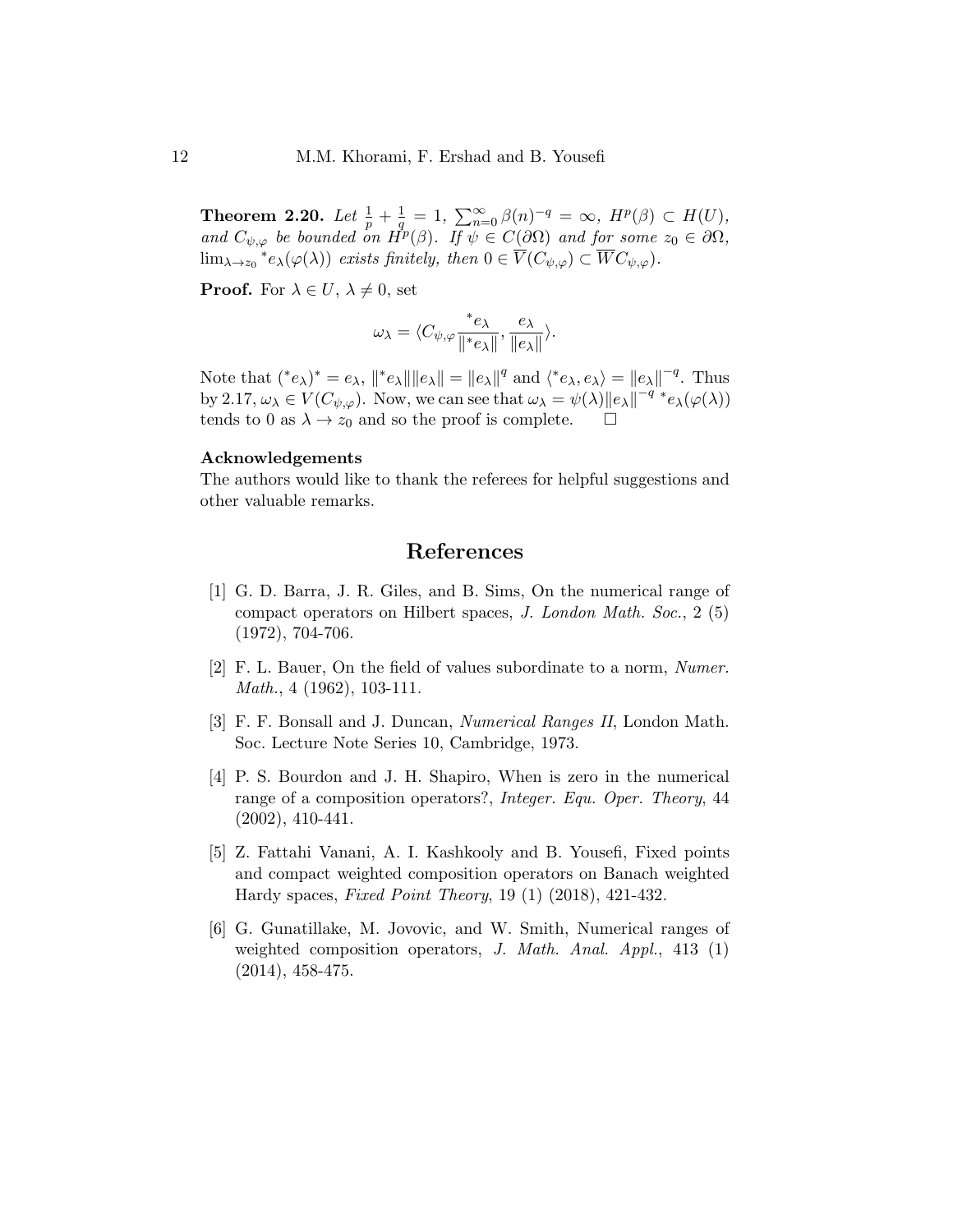- [7] K. E. Gustafson and D. K. M. Rao, Numerical Range, the Field of Values of Linear Operators and Matrices, Springer-Verlag, New York, 1997.
- [8] P. Halmos, A Hilbert Space Problem Book, Van Nostrand, New York, 1967.
- [9] M. T. Heidari, Numerical range on weighted Hardy spaces as semi inner product spaces, An. St. Univ. Ovidius Constanta, 25 (1) (2017), 87-92.
- [10] S. Hildebrandt, Uber den numerischen wertebereich eines operators, Math. Ann., 163 (1966), 230-247.
- [11] K. Jahedi and B. Yousefi, Numerical range of operators acting on Banach spaces, Czechoslovak Mathematical Journal., 62 (137) (2012), 495-503.
- [12] G. Lumer, Semi-inner product spaces, Trans. Amer. Math. Soc., 100 (1961), 29-43.
- [13] J. H. Shapiro, Notes on the numerical range, http://www. math. msu. edu /−shapiro /pubrit /downloads /numrange notes /numericalnotes. pdf., (2003).
- [14] A. L. Sheilds, Weighted shift operators and analytic function theory, Math. Survay, Amer. Math. Soc. Providence, 13 (1974), 49-128.
- [15] B. Yousefi, Unicellurarity of the multiplication operator on Banach spaces of formal power series, Studia Mathematica, 147 (2001), 201- 209.
- [16] B. Yousefi, Bounded analytic structure of the Banach space of formal power series, Rendiconti Del Circolo Matematico Di Palermo, 51 (2002), 403-410.
- [17] B. Yousefi and S. Jahedi, Composition operators on Banach space of formal power series, Bolletino Della Uinone Mathematica Italiana, (8) 6-B (2003), 481-487.